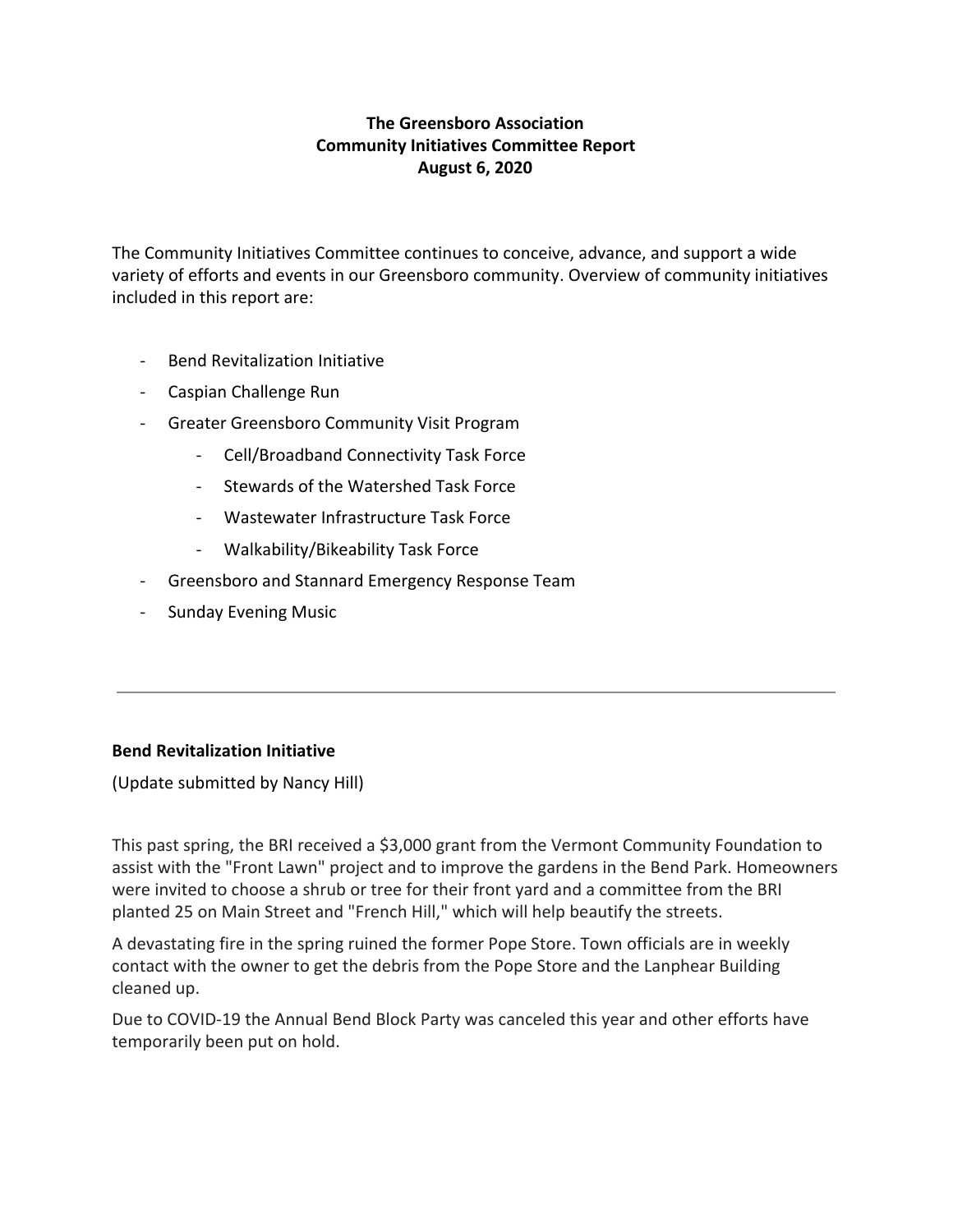This summer, the Greensboro Historical Society created a self-guided Historical Walk throughout the Bend, inviting everyone to look at placards placed in front of historic buildings with information and pictures from their past. Maps can be picked up at Smith's Store.

Initiative members currently include: Nancy Hill (chair), Ken and Janney Johnston, Alison Gardner, BJ and Hal Gray, Carol Fairbank, Mark Snyder, and Dan Predpall

## **Caspian Challenge**

(Update submitted by Cathy Irwin)

The 9<sup>th</sup> Annual Caspian Challenge lake run/5K took off with a socially distanced 8:30am Sunday morning start, with 5K runners heading out Lake Shore Road and Lake Loopers starting towards town via Breezy Avenue. Forty-six athletes signed up online for the event, with 23 Lake Loopers, 16 5K runners, and 7 5K walkers. Because of COVID-19, there was no in-person registration, and runners and walkers were permitted to start anytime on Sunday. The event was self-timed this year, and participants sent in their times to race organizer Stew Arnold afterwards. Many thanks to sponsors Jasper Hill, Hill Farmstead, Willey's, and Skida. Prizes of Hill Farmstead gift certificates, Skida headbands and Darn Tough socks will be awarded by a random drawing of those who turn in their times, and proceeds from the event will go towards the Greensboro Association's Lake Fund.

Committee members currently include: Cathy Irwin, Stew Arnold, and Don Jenkins.

#### **Greater Greensboro Community Visit**

The Greater Greensboro Task Forces were established through the three-month long Community Visit process led by the Vermont Council on Rural Development in 2019. Throughout this process, community members identified four priority areas for future action: Improve Broadband and Cell Service; Address Water Quality and Lake Protection; Build Community Wastewater Infrastructure; and Improve Community Walkability and Bike-ability. The four priority areas were assigned to task forces. Over 175 community members participated in the process and many signed up to join task forces to implement action plans based on feedback from the community visits over the summer. Each task force is developing action plans and can access state human and financial resources to help move projects forward. To view the full Greater Greensboro Report and Action Plan, click [HERE.](https://www.vtrural.org/programs/community-visits/report/greensboro) The Community Visit process was chaired by Victoria von Hessert. Updates from each task force are below.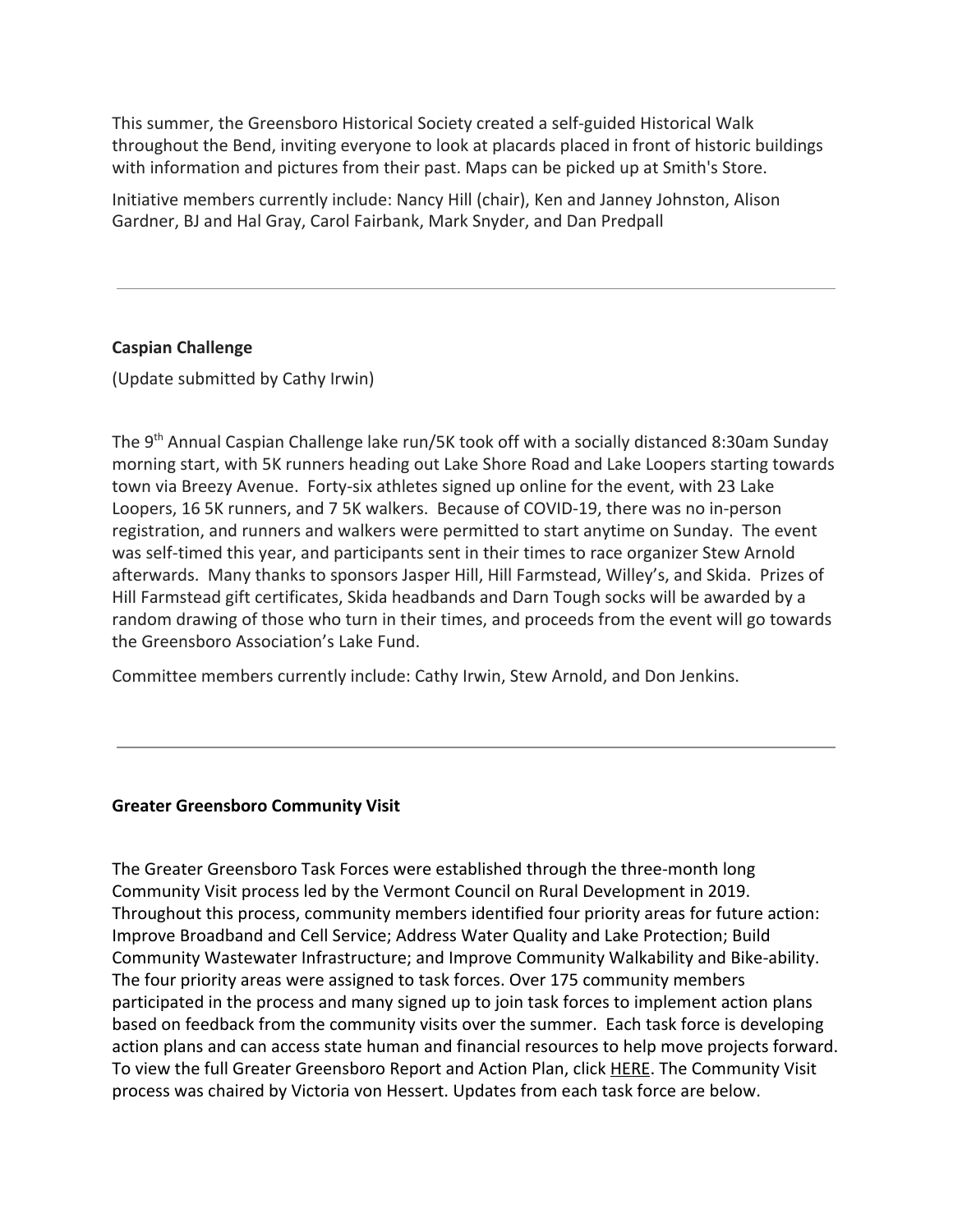### **Connected Greensboro Task Force**

(Update submitted by John Stone)

The "Connected Greensboro" task force has been working on a mission to achieve maximum broadband and mobile/cellular coverage and connectivity at affordable prices for the residents of Greensboro. High-speed internet is defined by the FCC as 25 megabits per second download speed and three megabits per second upload speed. Clearly, many of our residents have limited or no access or are unhappy with their options for broadband. We conducted a survey of residents to share needs for broadband services in our community. The results confirmed the lack of adequate broadband service and further amplified priorities. A lack of financial incentives for providers to service areas like Greensboro and the NEK has made it difficult to make progress on securing vital services.

Our priority through the winter and spring was to facilitate efforts for Greensboro to join NEK Community Broadband, a newly formed CUD (Communications Union District). Following a successful vote at town meeting, Greensboro is now a member of the NEK Community Broadband and is positioned to work collectively with other member towns to take advantage of fundraising, feasibility studies, provider negotiations and ultimately implementation of services across the NEK. Carol Fairbank was selected as the representative from Greensboro to join the board of the CUD and Mary Metcalf was selected as alternate. While it will take some time to see these services deployed and servicing Greensboro residents, it is clear that Greensboro and Orleans County are positioned well for implementation given proximity of existing infrastructure, and multiple factors that increase our eligibility for prioritization. Covid-19 has expanded the urgency and actions are already actively underway to deploy broadband with CARES funding to those with acute needs (e.g. populations with high needs for education, telehealth, telework) in particular by extending existing infrastructure where feasible. To learn more about the CUD and the encouraging progress that's been made in a very short time, please visit the [NEK Broadband website](http://nekbroadband.org/), where you'll find information, an FAQ, and board meeting minutes to date.

The committee has also explored potential technologies including Fiber, Digital Subscriber Line (DSL), Cable Internet services, Fixed Wireless, Satellite and Cellular as well as discussed commercial plans with providers. These efforts dovetailed with onboarding our CUD participation to help identify service options for Greensboro.

The committee successfully deployed a local hotspot in Greensboro located at the United Church of Christ using a grant from the Vermont Council on Rural Development (VCRD). The goal of the hotspot is to service the village, the public beach and the town and village greens with wifi internet access, wifi calling and improved safety and emergency response. Spark generously offered to host and enable the hotspot with their high-speed fiber network.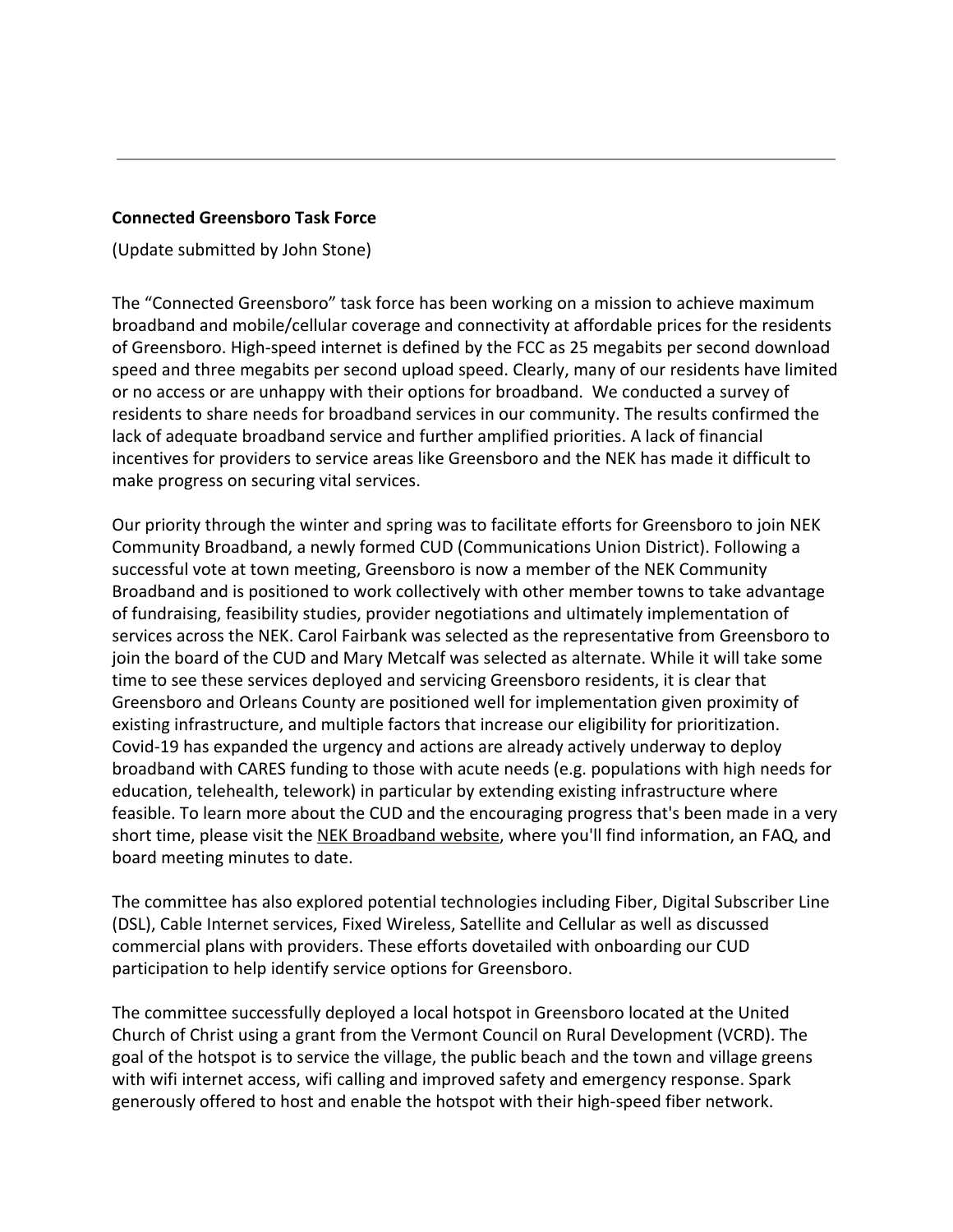We also initiated activities to further evaluate area mobile/cellular coverage providers, issues and challenges. AT&T's agreement with VTel and other tower improvements has improved cellular access in the area for AT&T subscribers.

The committee is continuing to keep abreast of developments and the members are available to answer questions and address concerns.

Committee members currently include: Carol Fairbank, Pal Bickford, Fred Mann, Dave Stoner, Mary Metcalf, Joan Feffer, Ken Johnston, Stew Arnold, Michael Hoffman, Sam Young and John Stone (Chair).

## **Stewards of the Greensboro Watershed Task Force**

(Update submitted by Jed Feffer)

The Stewards of the Greensboro Watersheds have been hard at work. First of all Emily Irwin, Orleans County Land Treatment and Nutrient Management Specialist, along with Amy Picotte, Lake Wise Coordinator and Manager from the Vermont Dept. of Environmental Conservation have guided us towards Lake Wise Certification for Caspian and Eligo landowners. The Lake Wise program supports lakeshore owners to make property improvements that result in less run off and sedimentation in the lake. Up to 6 properties on Caspian and 2 properties on Eligo can be initially evaluated. A few property owners have volunteered to have Lake Wise Assessments done on their property. Unfortunately, the money to do these assessments will probably not be available in 2020. It is expected that we can proceed in the summer of 2021. Hopefully every landowner will get on board to take care of the lake and understand the actions that hurt it. We are also interested in organizing a Watershed Assessment which would require a substantial grant funding. This money would fund an in depth analysis of all the sources of pollution flowing into the lake. Google Lake Wise Vermont for a detailed description of the program.

On August 24<sup>th</sup> at 7:00 p.m. five state scientists will present information on the condition of Greensboro's watershed. The inspiration for this program was an article co-authored by Kellie Merrell, environmental scientist, called Is Vermont Losing its Oligotrophic Lakes? Essentially, the authors call into question how increasing phosphorous levels in Vermont's cold water lakes are turning these lakes gradually into warmer lakes, and negatively effecting water quality. Kellie has gathered a group of four scientists to make their presentation. We planned for a presentation at the Highland Center in late June, but Covid 19 had other plans. We look forward to a Virtual presentation on the 24<sup>th</sup> of August. The presentation will be on the Teams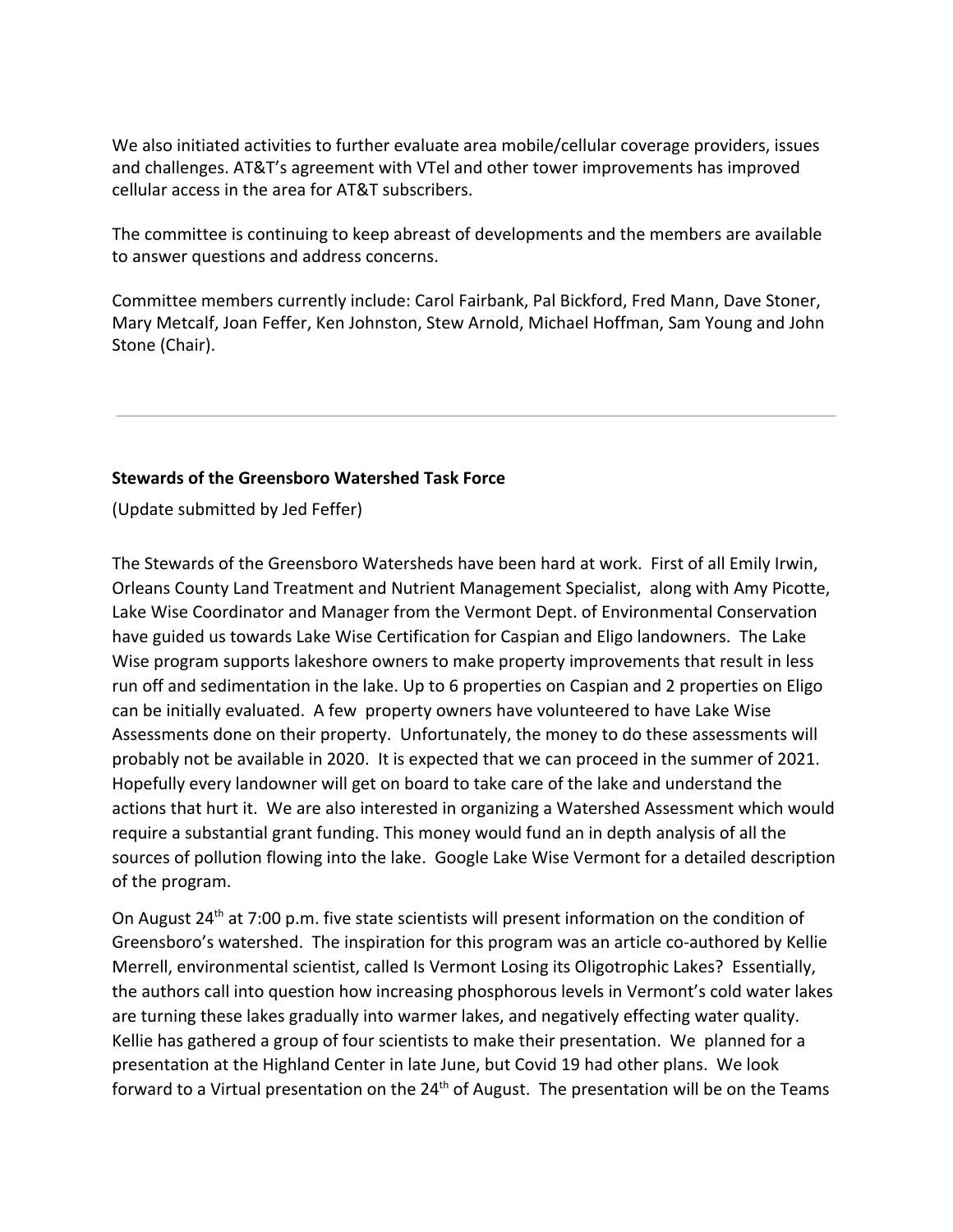Platform. The real time link to the presentation should be available by August 10<sup>th</sup>. The link will be forwarded to the Greensboro Facebook pages, the Hardwick Gazette, Front Porch Forum and Vermont Digger. One of the presenters, Oliver Pierson, will generate a press release that will make the presentation available to a much wider audience. The program will be recorded for those who cannot attend in real time.

The agenda will be:

7:00—Intro. to Webinar to clarify the procedures of the presentation

7:10 Danielle Owczarski (Watershed Planner) –An Overview of Greensboro's Water Quality

7:20 Staci Pomeroy (River Scientist)—Overview of Greensboro's Streams and River Features

7:40 Jud Kratzer- (Fisheries Biologist) –Fish Populations in Long Pond, Caspian, Eligo and the streams in Greensboro.

7:55 Kellie Merrell- (Environmental Scientist) –Trends in Lake Water Quality and Unique Features of Caspian, Eligo, and Long Pond

8:25 Oliver Pierson (Program Mgr. Lakes and Ponds Mgmt. Protection Program) and Danielle Owdzarski—Tools Available to Protect and Restore Greensboro's Watershed

### 8:45—Questions and Answers

Please attend the presentation that will set the seeds to protect the watershed for your children and grandchildren.

The next program we have organized involves a Virtual Streamwalk with Staci Pomeroy and Danielle Owczarski, representatives from the Vermont Agency of Natural Resources on Friday, August 7<sup>th</sup> at 10:00 am. We will be using the Vermont Agency of Natural Resources Atlas to look at the streams in Greensboro.

This Streamwalk is in preparation to decide what streams we would like to focus on, and what data we would like to collect. We would have audience participation regarding what participants know about the streams. We would look at the opportunities these streams offer, and the improvements the streams need. The Virtual Stream Walk will be followed by a Field Walk in the fall. By Tuesday, the  $4<sup>th</sup>$  the link should be available allowing people to join the Streamwalk on the  $7<sup>th</sup>$ . The Streamwalks could lead to grant proposals to the Stream Wise Program for money to fund restoration projects. There are 3 documents Danielle sent us if anyone wants them forwarded to them. They are: Caspian Tributaries Walk- the Greensboro Land Trust and Jim Ryan from Vt. ANR (5/2/13); Caspian Lake Feeder Stream Study; and the 2019 Caspian Lake Tributary Water Quality Report. See Jed (jedtfeffer@aol.com) if interested in them.

Jared Nunnery, Orleans County Forester, will do an onsite visit with us at a later date. He would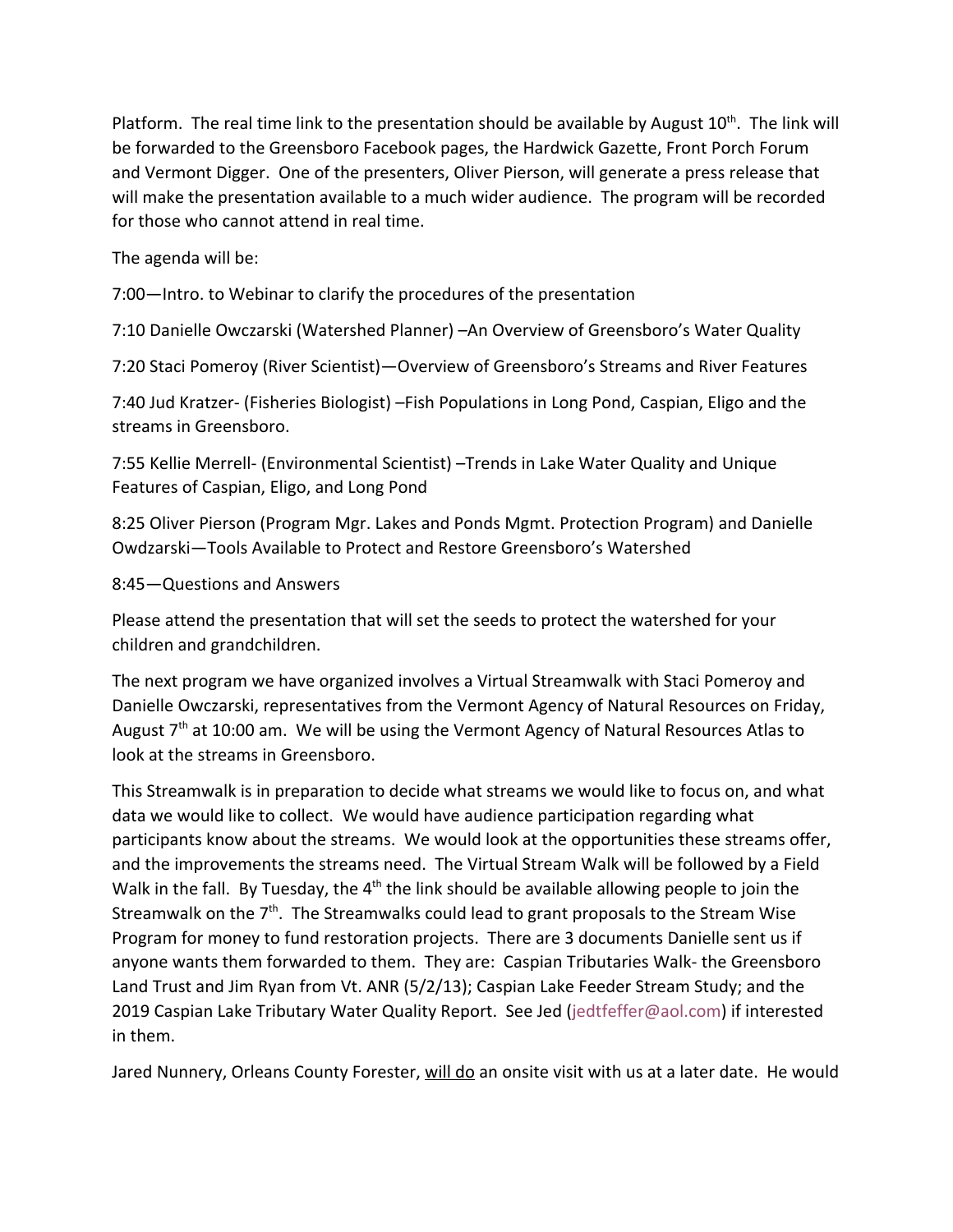help us understand the relationship between forest cover and water quality.

Community education events to promote understanding of lakeshore septic systems and how they work have been postponed due to the pandemic.

Committee members currently include: Emily Irwin-Finnegan (Orleans Co. Rep.), Jim Sawyer (Eligo Rep.), John Stone, Jed Feffer, Rick Lovette, Christine Armstrong (Greensboro Planning Commision Rep.), Nicole Mann, Fred Mann, Lucy Mitchell, JoAnn Hanowski (Co-chair), Stew Arnold, Lise Armstrong, June Bascom(Co-chair), Anna Kehler, Caroline Kehler, John Schweizer

## **Wastewater Infrastructure Task Force**

(Update submitted by Tim Nisbet)

Greensboro participated in a Community Visit Program facilitated by the Vermont Council on Rural Development during the summer and early fall of 2019. The activity garnering the most votes was wastewater, an indication that there is a high level of interest in this issue. It was clear that the lack of wastewater infrastructure in Greensboro is a serious impediment to the long-term viability of our community. A Wastewater Team was formed in November. The ten-member team has met numerous times to develop an approach to bring wastewater treatment facilities to Greensboro. The three options for service area facilities discussed were: Greensboro Village, Greensboro Bend, and the homes adjacent to Caspian Lake.

The team began its work by agreeing that it had to collect a lot of information about this subject, including researching what other towns have done and communicating with Vermont agencies who work with wastewater issues. In addition, the team decided to invite two organizations to address the team: the U.S. Department of Agriculture Rural Development Section, and a representative of the Rural Community Assistance Partnership (RCAP). Both of these organizations support small rural communities like Greensboro as they grapple with wastewater treatment needs.

After hearing presentations from the USDA and RCAP, it was clear that Greensboro should apply for a wastewater grant that would enable the town to engage an engineering consultant. The primary requirement for this grant/loan program would be to develop a Work Plan that describes the study needed by Greensboro. To this end, a Request for Qualifications (RFQ) was prepared that asked engineering firms to provide information about their capabilities and experience to conduct a wastewater treatment feasibility study. The RFQ was sent to eleven firms of which six submitted proposals. The Team narrowed the choices down to two firms asking them each for a Request for Proposals (RFP), which would give us more detail on their individual approach to the project. The Wastewater Team evaluated the responses and selected Hoyle, Tanner Associates of Burlington to be the Town's engineering consultant and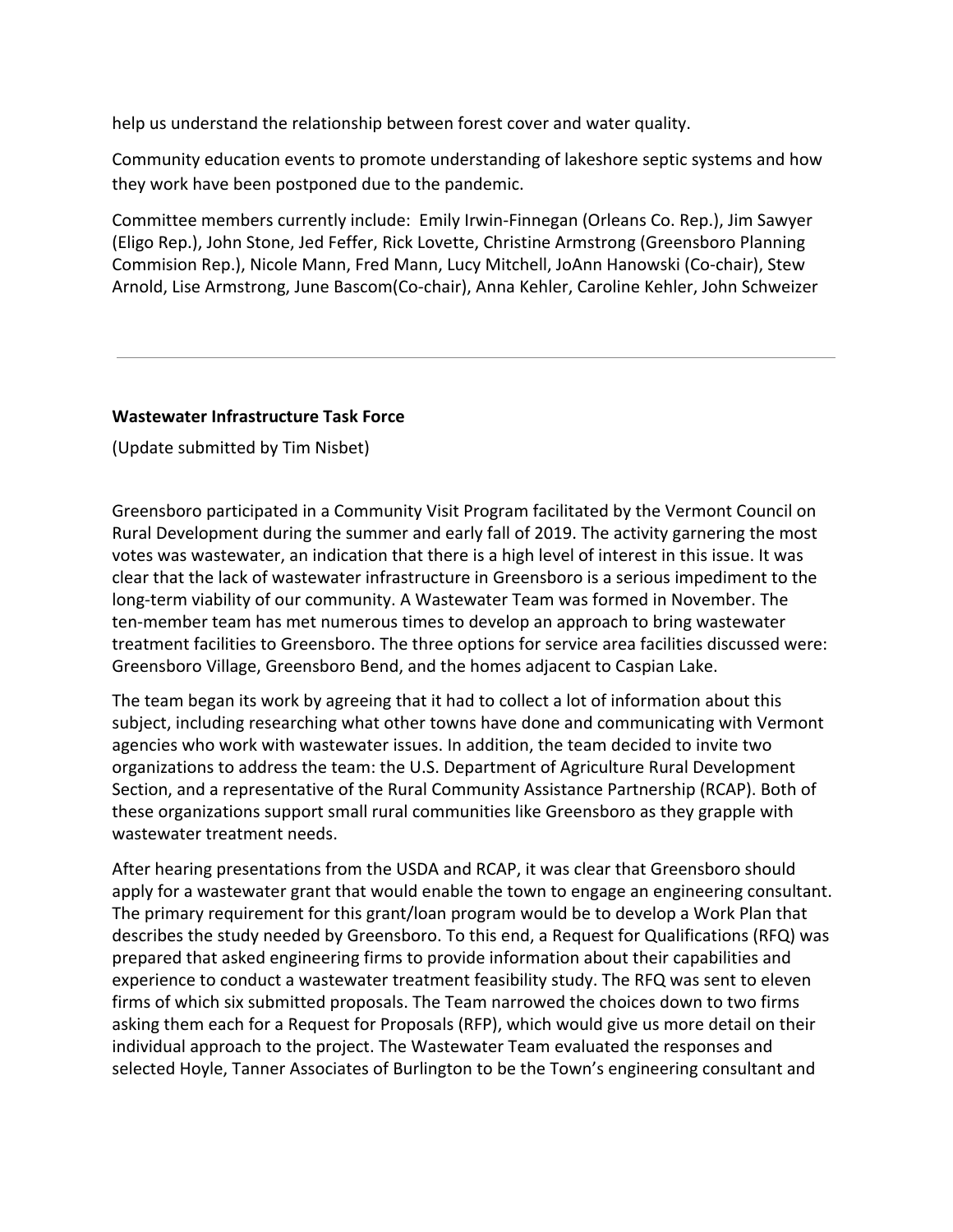develop a Work Plan to be submitted as part of the grant application. Along with this they are assisting the town in applying for financial assistance.

At this point we do not have the cost of the wastewater system but that will be projected in the feasibility study. Financing is interesting. If the system is not built, the town is under no obligation to pay for the feasibility study; that loan is forgiven. On the other hand, if the project is built, the cost of the study is rolled into the overall project cost. On top of that, it is likely that the overall project cost could be reduced by up to 70% due to Greensboro's location and demographics. This is because the town would likely qualify for USDA Rural Development funding grants for projects of this nature.

At this time, the project is still in the early planning stages. The next major undertaking will be the Feasibility Study conducted by Hoyle, Tanner. At the same time, the WW team is working on a survey and will hold a public information meeting to inform residents about the team's activities and progress. The town is extremely fortunate to have Dan Predpall involved as he is well versed in how to navigate through this process.

Committee members currently include: Peter Romans (chair), Kim Greaves (Town Clerk), MacNeil (Scribe), Dan Predpall, Mateo Kehler, Mike Metcalf, Devin Burgess, Stew Arnold, Ed Sunday-Winters, Tim Nisbet

### **Walkability and Bikeability Task Force**

### (Update submitted by Naomi Ranz-Schleifer)

The walkability and bikeability task force has chosen to focus on three areas: supporting the completion of the Greensboro section of the Lamoille Valley Rail Trail (LVRT) in the Bend, developing an off-road recreation network, and improving pedestrian access and safety in the village centers.

At Town Meeting on March 3rd, the task force encouraged the Town of Greensboro to support a resolution to encourage Vermont and the Governor to include funding allocations in the state budget (\$2.8million) in order to receive Federal matching funds (\$11.3 million) to complete the LVRT. Vermont approved the funds in the State Budget and VTrans has been tasked with spearheading the efforts to finalize the LVRT, a section of which will go through Greensboro Bend. As progress continues to develop with the Rail Trail the task force, in collaboration with the Bend Revitalization Initiative, will likely seek additional funds to connect the LVRT to other recreation network efforts.

The off-road recreation trails crew is developing a uniform system for recording and mapping existing trail and class IV road networks, and once refined, will be seeking community participation to crowd source data collection. The crew is testing GPX tracking apps and mapping programs to visualize existing trails and low-traffic road routes to document the recreation resources in our community. This visualization will also aid in identifying areas where new trail connections could be made. One such area is the link between the Porter Brook Trails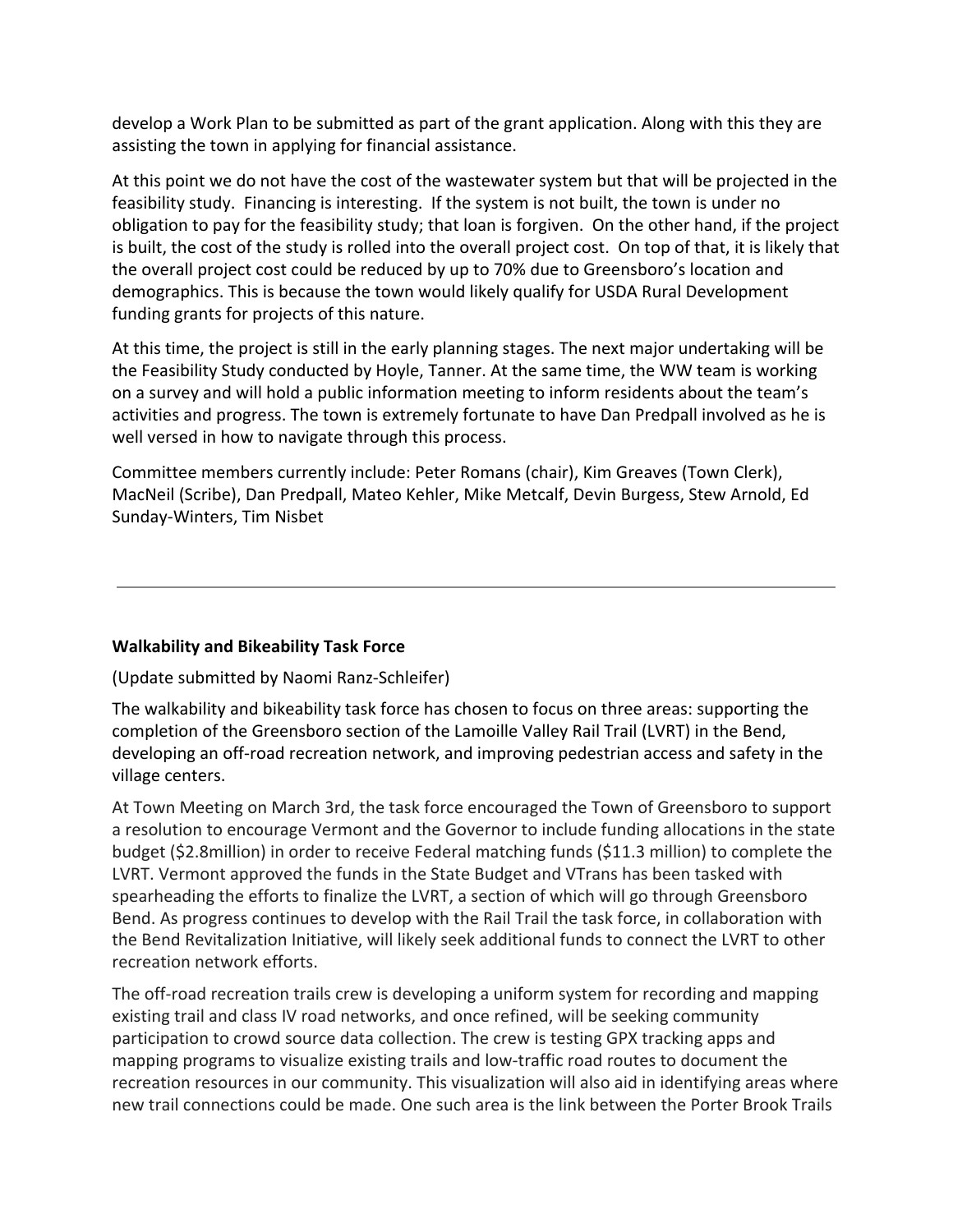and the Barr Hill Trails. This spring, the Greensboro Land Trust, in collaboration with the Highland Lodge, applied for and received a grant from the Northern Forest Destination Development Initiative to connect the two trail networks and make improvements to the existing trails and signage. The task force is also exploring the feasibility of an off-road Caspian lake loop trail or trail segments in high traffic areas, including from the village center extending both toward the ball field and toward Craftsbury. To further expand recreation networks in the Greater Greensboro region, the committee is also connecting with the Nature Conservancy and Vermont Land Trust.

The pedestrian access and safety crew is examining sidewalk conditions, traffic flow, and parking arrangements in the village centers in an effort to improve safe walking routes in these higher traffic areas. To start with, the crew is currently working with LocalMotion and VTrans to develop a recommended plan (that will consider crosswalks, side walks, parking spaces, and traffic cues) for the intersection of Breezy Avenue, Wilson Street, and East Street (Willey's Store, Millers Thumb, and Greensboro Green). Once developed, this plan will be shared with the Selectboard for review and discussion. Simultaneously, the Greensboro Nursing Home is seeking to do a feasibility study to develop a walking path on the Nursing Home's property with the hope of developing a safe walking route to the village center and connecting to other task force efforts.

The task force continues to review funding opportunities and engage with local and state partners to integrate the various efforts to improve the overall walkability and bikeability of our community.

Committee members currently include: Becky Arnold, Devin Burgess, Ollie Burruss, Lynette Courtney, Jim Fredericks, Adam Froehlig, Sister Gail, Clive Gray, Harold Gray, Nancy Hill, Erika Karp, Anna Kehler, Peggy Lipscomb, Roy MacNeil, Bobbie Nisbet, Ezra Ranz-Schleifer, Naomi Ranz-Schleifer (chair), Sara Slater, Wilhelmina Smith, Emily Stone, Jerilyn Virden

### **Greensboro and Stannard Emergency Response Team**

(Update submitted by Tim Nisbet)

In early March of 2020, a group of residents got together to revitalize the town's Emergency Planning Committee in light of the increasing power outages due to major storms. Early on, we were struggling with getting all the players together for a meeting. It was suggested we try Zoom, a concept not known to many. It became evident very quickly that the emphasis was shifting away from storms to the New Corona Virus affecting other countries. It was only a matter of time before it would be making its appearance in the NEK. Those initial meetings were held daily. As we got established and roles were defined, we found we could stretch out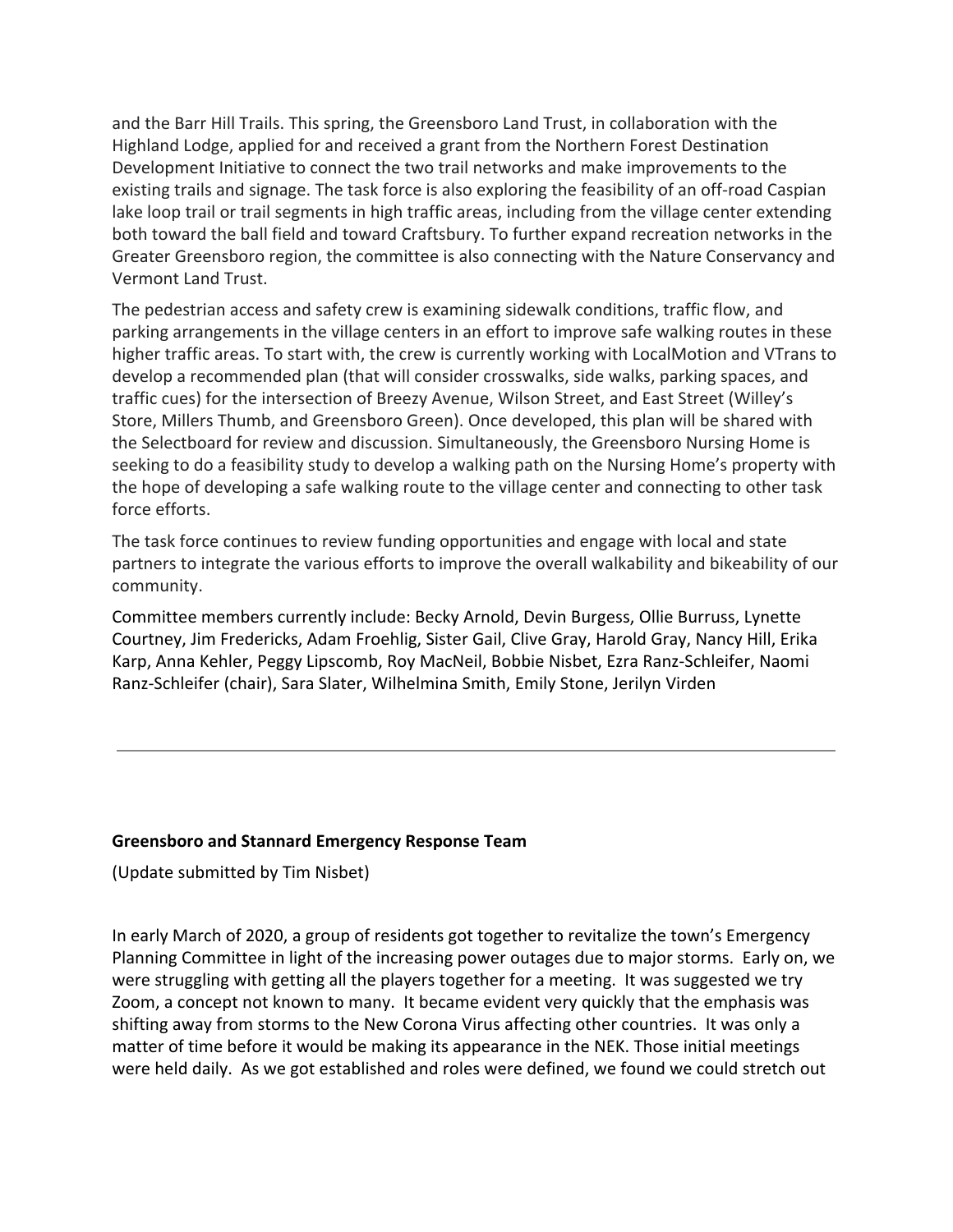the time between those meetings to avoid burnout of members. Now, in August, we meet every two weeks unless a need arises that requires committee action.

Initially the committee set about setting goals and defining what the needs of our community may become. A master list of residents and homes was established with contact information. A list of folks who may be needing special attention was formed and those people contacted. Available resources were researched and cataloged. A list of volunteers was established; for instance, those who would be available to do home deliveries or make phone calls to shut-ins.

Communications was a major consideration. A local phone number (802-441-5225) was established as the one place to call anytime for information or assistance. Volunteers answered those calls and made the proper referrals. We set up a phone tree to be able to get information to those without internet and email capabilities. The first Community Letter went out mid-March informing the community what the Greensboro Emergency Response Team (GERT) had prepared so far. Included were appropriate contact resources folks may need. A mutual aid survey was sent out seeking volunteers, needs, and contact information. Posters were produced giving concise information and posted in the appropriate locations in town. Wi-Fi hotspots were established. Four more community letters have gone out since keeping people informed of safe practices and especially the latest recommendations/mandates from the State Health Department. The Spark organization contributed much needed technical services in producing the newsletters and postcards. All new information obtained by the committee has been posted on the town's website. The Greensboro Walking Ladies along with other volunteers distributed information packets to most all unoccupied homes in town to assure returning seasonal residents would be informed of the situation.

Food was the other major consideration. Willey's was quite proactive in setting up safe shopping protocols establishing curbside pickup and volunteer deliveries. A voucher program was coordinated with the Greensboro United Church of Christ. The Church also set up a mini "food bank". You will recall that nationwide folks were going berserk hoarding toilet paper and hand sanitizer; we checked in with local stores to see how their supplies of essential items were holding up. Rob and crew at Willey's have done a stellar job of serving the community with safe practices.

Soon GERT partnered with the town of Stannard to form the Greensboro Stannard Emergency Response Team (GSERT). We also coordinated our actions with neighboring towns in the NEK and statewide through various initiatives. These efforts were presented via Zoom meetings. As this pandemic was new to all of us; we shared ideas and reduced the need to recreate the wheel.

PPE shortage was a problem. Locally, several volunteers produced masks which were given out free of charge. A large number of masks went to the Nursing Home, Craftsbury Community Care Center, Hardwick Health Center, and the Rescue Squad. Mask usage was highly recommended in all our communications. Mask wearing was not mandatory at the time. At first usage was spotty but by now most folks have joined in by wearing them.

Yet another major challenge has been interpreting the information sent out by the Vermont Department of Health (DOH) and the Agency of Commerce and Community Development (ACCD). Often information was a bit murky and sometimes conflicting among the two agencies.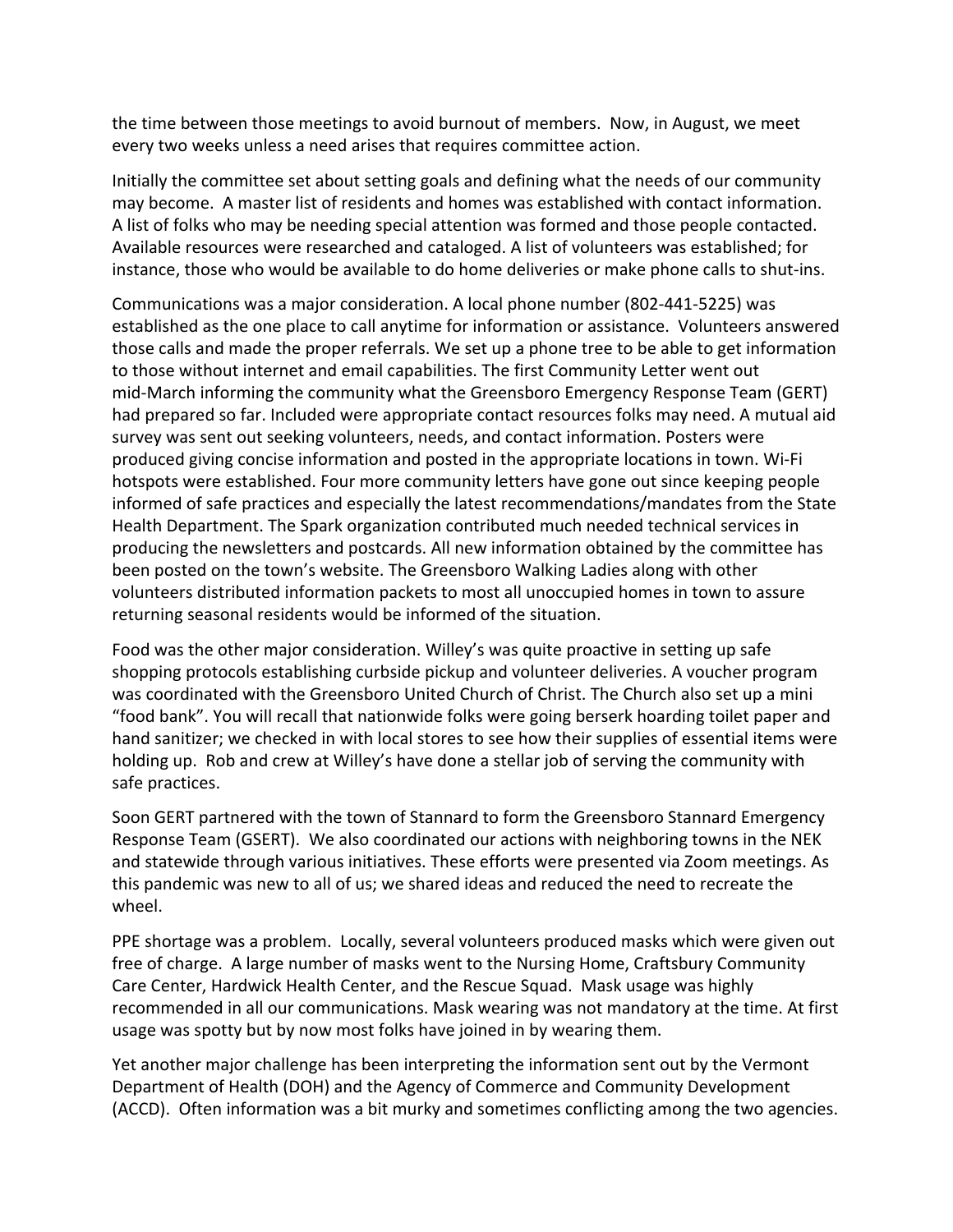Our Health Officers, Karl Stein and Christine Armstrong, were able to wade through the verbiage and reduce it to an understandable format which they communicated through the Community Letters. They also answered countless phone calls and emails from residents both local and afar about proper procedures. These communications from the state were constantly changing as the pandemic evolved. As folks prepared to return to town, Karl and Christine were able to give them accurate and timely guidance. Major kudos to both Karl and Christine for their efforts!

Our health officers coordinated with Circus Smirkus and the appropriate state agencies to figure out how the summer camp could operate safely. This appears to be working out fine.

Working with Ken Johnson, the recycling coordinator, new protocols were set up including social distancing, organized parking, and strongly recommended mask wearing. This venue also became a good place to distribute current COVID information.

The public beach has been a challenge. It is difficult to enforce social distancing and mask wearing. Education and positive reinforcement seem to be the best practice. Another challenge has been the quarantine protocols which have evolved over time and have been subject to interpretation. Again, our health officers have been proactive in getting the correct information and presenting us all with clear guidelines.

In April we conducted a "Tabletalk Discussion" which was basically a modified Incident Command System based exercise. This challenged the participants to think of the "what ifs" that could present themselves in case of a major COVID outbreak in town. From this exercise, we came away recognizing our strengths: a strong community, good networks and communication methods, and the fact that we started early, before the virus was termed a pandemic; Greensboro was ahead of the curve!

The state reported between one and five cases in Greensboro in June. Yes, this is vague but that is the way the numbers are reported. Rumor has it the actual number was two. No names are given out. To date there have been no spikes in COVID cases or big problems arising in town. Congratulations to the Greensboro community and to our visitors. Throughout this entire process, it has been our goal to keep all members of the community, no matter where they live, informed of accurate information. We have attempted to nurture a welcoming attitude to all. This is not about "stay home, don't come here". It is about "let's all support one another and be safe".

In conclusion, the efforts of the GSERT committee have been quite successful. Thank you all for your patience and cooperation. The GSERT committee is very appreciative of the overwhelming generosity of the Greensboro Association in the establishment of the Community Relief Fund. Several essential local grassroots organizations have been able to obtain PPE and cover expenses outside their normal budgets brought on by the virus.

Committee members currently include: Anne Stevens (convener), Bethany Warner, Brian Labelle, Carol Fairbank, Christine Armstrong (deputy health officer), Cilla Bonnie-Smith, Devin Burgess, Ed Sunday-Winters, Jennifer McGrath, John Moffatt, Jon Ramsay, Judy Dales (secretary), Karl Stein (health officer), Kim Greaves (town clerk), Landon Thompson, Melissa